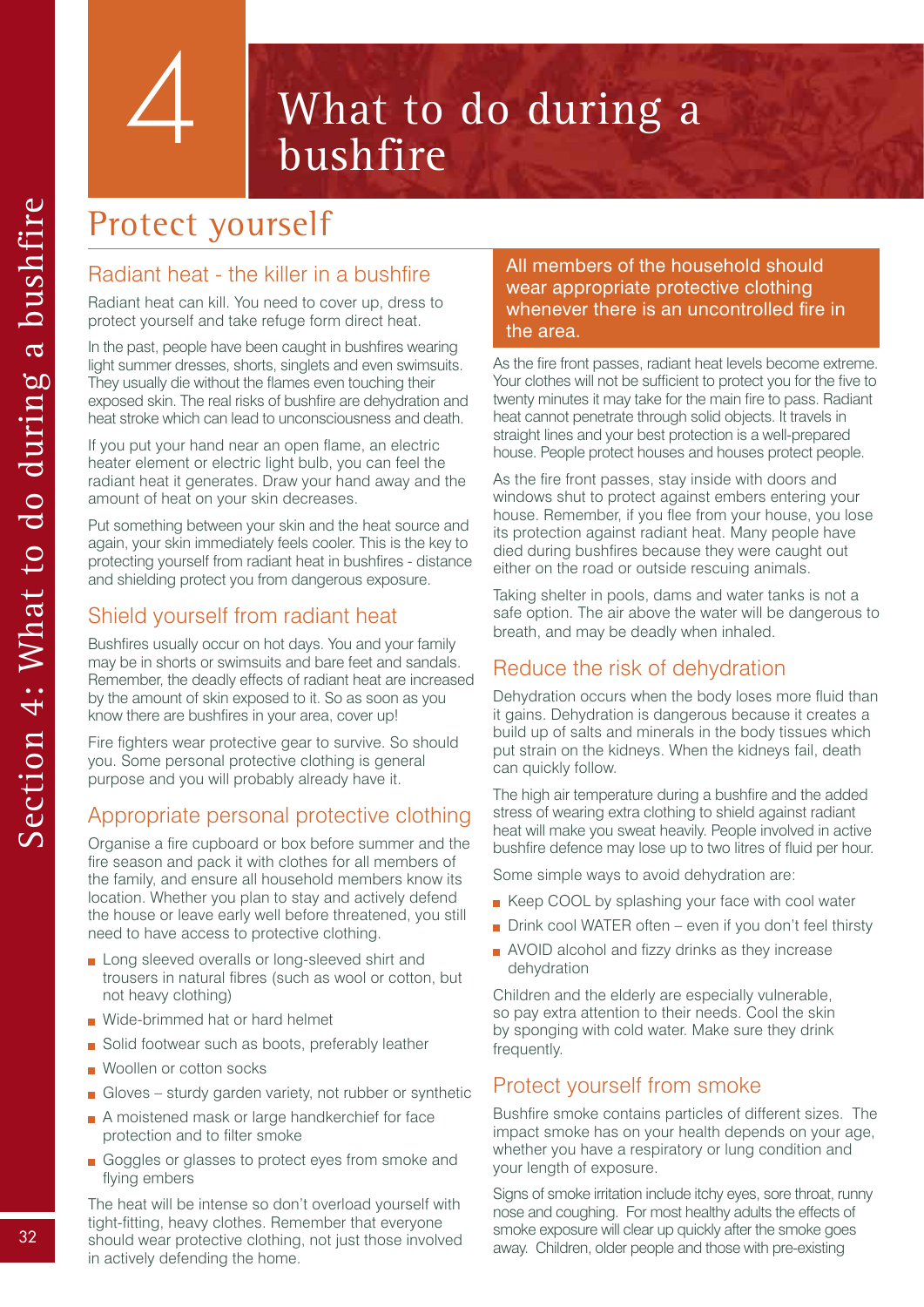



illnesses such as asthma or heart conditions are more sensitive to the effects of breathing in fine smoke particles.

On smoky days, try to:

- **Minimise outdoor physical activity where practical**
- $\blacksquare$  Rest as much as possible and keep away from the smoke if you have a pre-existing respiratory or heart condition and keep medication close-at-hand for use as prescribed
- Keep windows and doors closed when indoors and switch air-conditioners (if operating) to "recycle or recirculate" to reduce the amount of indoor smoke
- Seek medical advice immediately if you experience breathing problems or chest pain

For information on air quality in your area visit the EPA Victoria website at: www.epa.vic.gov.au/bushfires The Department of Human Services also has fact sheet information at www.dhs.vic.gov.au/emergency.

### Mental well being

Bushfires can profoundly affect people, emotionally as well as physically. Being mentally prepared for a bushfire can help you implement your physical survival plan. Knowing what to expect may also help reduce the impact of fires and reduces the risk of panic, stress and trauma.

# Consider the following

- Go through your plan step by step on the day and stick to it
- Focus on your plan and actions, put emotions aside till later
- Deal with what is needed now and prepare for the next step
- Concentrate on giving those about you confidence and encouragement

### Risk of physical injuries

The risk of physical injury is increased during a bushfire. These injuries can be caused by poor visibility, falling branches, hot objects, over exertion, emotional fatigue or falling from an unsecured ladder or rooftop.

To reduce the likelihood of injuries, it is recommended that you wear appropriate protective clothing, move around your property with great care, be aware of hot objects and understand your physical and emotional limits.

### If caught on the road

Remember, if your plan is to leave early when a fire is burning in your area, do so before the fire threatens and road travel becomes hazardous. Leaving late is a deadly option. Declaration of a Total Fire Ban, or other high fire risk days, should be your trigger to put your Bushfire Survival Plan into action.

If you are driving and see smoke ahead, always u-turn to safety if you have the option. Avoid being caught out on the road during a fire as it is highly dangerous - a car will not offer safe protection from the radiant heat. However, if you are caught in a fire do not get out and run. Being in a car is still better than being in the open.

- $\blacksquare$  Pull over to the side of the road into a clear area a dirt track may be the best option
- $\blacksquare$  Try not to park the car in a place where it is surrounded by vegetation that will burn - avoid long dry grass and scrub
- Park behind a solid object, if possible, such as a bus shelter of brick toilet block clear of vegetation.
- **Ensure all windows and doors are tightly closed and** shut all air vents
- Put the hazard lights and headlights on so other vehicles can see you
- Cover exposed skin as much as possible with clothes made of natural fibres
- Get down as low as possible below window level and cover up with a woollen blanket until the fire front passes.
- Remember to drink lots of water to stop yourself form dehydrating.
- Move to safety only when you will feel a reduction in the heat
- Always carry a woollen blanket in your car if travelling in the country during the fire season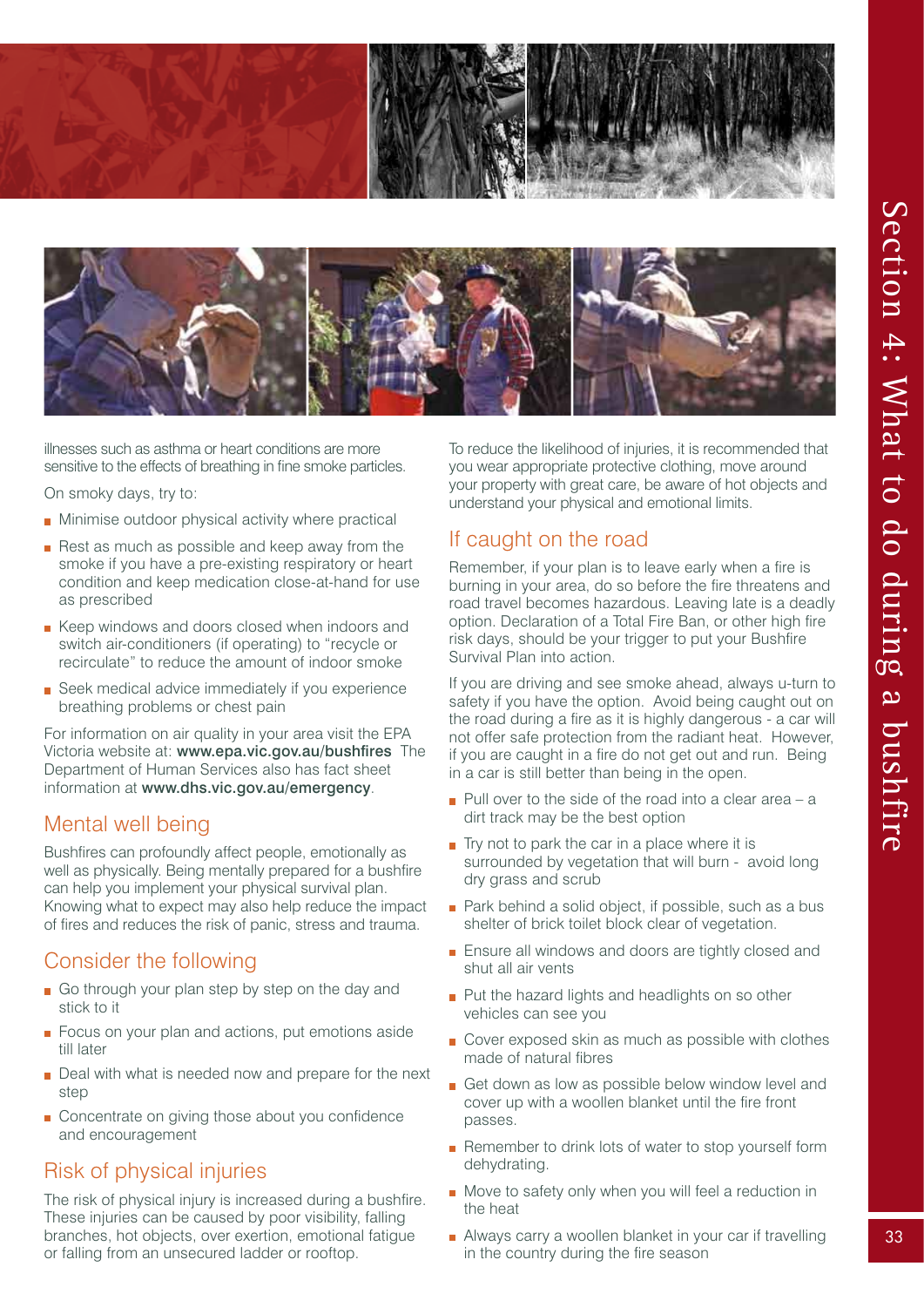4

# What to do during a bushfire

# Protect your property

### Actively defending a well prepared house.

A house is far more likely to survive if able-bodied people are there during the bushfire because they can quickly put out small outbreaks on or near the house. Most houses burn down from ember attack after the fire front has gone through.

However, to actively defend you need to make sure that you have:

- Prepared your house and property
- Created a defendable space with dry vegetation already removed from around the house
- **n** Checked that your fire fighting equipment is in good working order and know how to use it
- Provided personal protective clothing for all members of your household
- Considered yourself as being emotionally and physically able to defend.

Property and house preparedness should be an annual event, preferably before the start of summer and the fire season. Most people who are threatened by bushfire will not have time to increase their preparedness before the fire impacts on their home.

Residents must keep in mind that in a major bushfire, CFA will not be able to provide assistance to every home.

There may also be private vehicles involved in fighting the fire. Should you plan to assist in the fire fighting effort, please consider the safety of your house and yourself before leaving your property. CFA has produced the booklet Operating Private Equipment at Fires. Be familiar with the guidelines before assisting in the fire fighting effort. These can be found on www.cfa.vic.gov.au

Your house and property have to be prepared well before the day of the fire threat.

### Before the fire front arrives

#### Inside:

- **Dress in personal protective clothing to protect from** radiant heat
- **B** Shut all windows and doors to prevent smoke and flames from entering the house
- Move furniture away from the windows to prevent embers from entering the house through a broken window and catching alight in the furniture
- Secure a ladder under the manhole and place a torch nearby for checking the ceiling space for any embers that may have landed
- Fill the bath, laundry trough and buckets with water to provide a water supply in the house for putting out any small fires that may start
- Cover your face with a cotton handkerchief to protect against smoke inhalation
- **Place wet blankets or towels around window and door** edges inside the house to stop smoke and embers from entering the house

### Outside:

- **Check water supplies around your home and fill any** additional containers
- Remove or place inside garden furniture, doormats and other loose items that could trap embers



*safely.*

*Place wet blankets or towels around Place wet blankets or towels around Place wet blankets or towels around windows* **and door adges.** *windows and door edges*